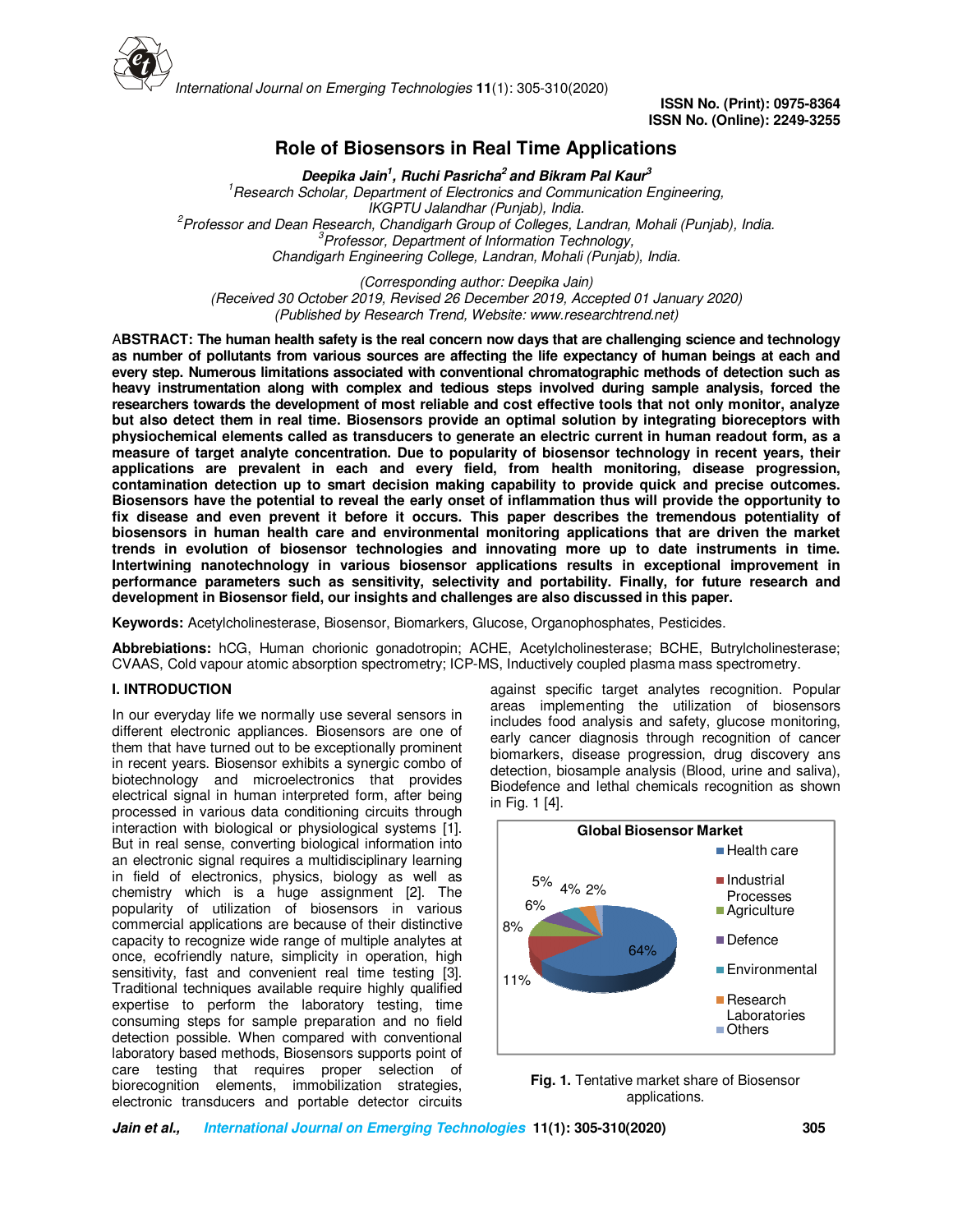The real success behind the rapid development of Biosensor technology lies in chemistry of interactions between biological and physicochemical components for the purpose of generating current or voltage as shown in Fig. 2.



**Fig. 2.** Flow of Information in Biosensor.

Thus Biosensors undoubtedly play a dynamic role in achieving higher sensitivities of detection which is as low as pico and femto levels for recognition of target analytes, but the parameters for example stability, repeatability and reproducibility, still require an improvement for making its utilization widespread in variety of commercial applications.

### **II. BIOSENORS CLASSIFICATION**

#### *A. Non-invasive Biosensors*

These are the novel devices that utilize the electromagnetic radiations for identification of any analyte. Rapidly increasing innovative work exercises for developing non-invasive biosensors is expected to drive growth of market soon [5]. Skin like biosensor as glucose monitoring device, that offers needle free estimation of glucose level in human blood is the best example for this type.

#### *B. Wearable biosensors*

These biosensors are gaining more intrigue and fascination because of their capability to provide continuous and real time data to measure the correlations between various concentrations in the human blood with the help of essential biomarkers such as saliva, sweat and tears [6]. These biosensors are digital devices that can be worn on the body such as shirts, glasses, watches, pair of shoes etc permitting their use in various real time applications<br>such as medical, environmental, military, as medical, environmental, pharmaceutical and so on [7].

#### *C. In Vivo and In vitro biosensors*

These biosensors are arising as dominant tool in biomedical research for continuous checking of target analytes in biological samples [8]. In vitro and in vivo refers to experimental operations performed inside and outside a living structure.

## **III. BIOSENSOR MEDICAL APPLICATIONS**

The market for biosensor development is gaining popularity at an amazing rate. The important medical applications that involve the utilization of biosensors include blood sugar level monitoring, early cancer detection, disease progression and pregnancy testing [9].

### *A. Glucose Monitoring*

These biosensors have great potentiality to elevate the life expectancy of human beings at cost effective rates through biomonitoring of blood glucose levels at regular intervals. To balance the glucose levels in blood and optimum transformation of glucose into energy can be taken by cells throughout our body; pancreas produces Insulin, essential hormone in regulatory process of blood sugar levels. Diabetes, "An enemy of mankind" is an endocrine disrupter that impacts how our body used glucose: A vital element, which supplies energy to cells for growth and development of tissues and muscles. At present, two kinds of diabetes's are available: Type I and Type II.

A large portion of human community experienced this disease falls into Type-II category where human body became incapable to use the insulin secreted by pancreas [10]. While in Type-I, our body became helpless to produce the required insulin in the body [11]. Because of their severe impacts on human health, it's very essential to control the instant rise or fall of glucose levels in the body so that their aftermath impacts can be controlled to some extent. Biosensors came up with the solution, where an individual having not much trained knowledge to use the device, can operate and monitor the glucose levels in their body at multiple instants in a day.

Most commonly utilized methods for glucose monitoring involve electrochemical amperometric technique, due to inherent characteristics such as cost effective nature, portability, ease of electrode design and calibration compatibility [12]. Being diabetes a serious concern worldwide, glucose monitoring devices has been developed as a powerful tool in their effective regulation [13]. The technological advancements in the utilization of nanomaterials and mediators for the purpose of facilitating electron transfer across the electrodes were the key leaps which took glucose biosensors forward and empowered them to contend in the market with available ones for home blood glucose testing [14].

Majority of available blood glucose meters depend on dispensable electrode test strips, produced by the thick film microfabrication technology.



**Fig. 3.** Block diagram of Blood glucose monitoring device.

Each test strip contains working and reference electrodes, with the active portion of working electrode

**Jain et al., International Journal on Emerging Technologies 11(1): 305-310(2020) 306**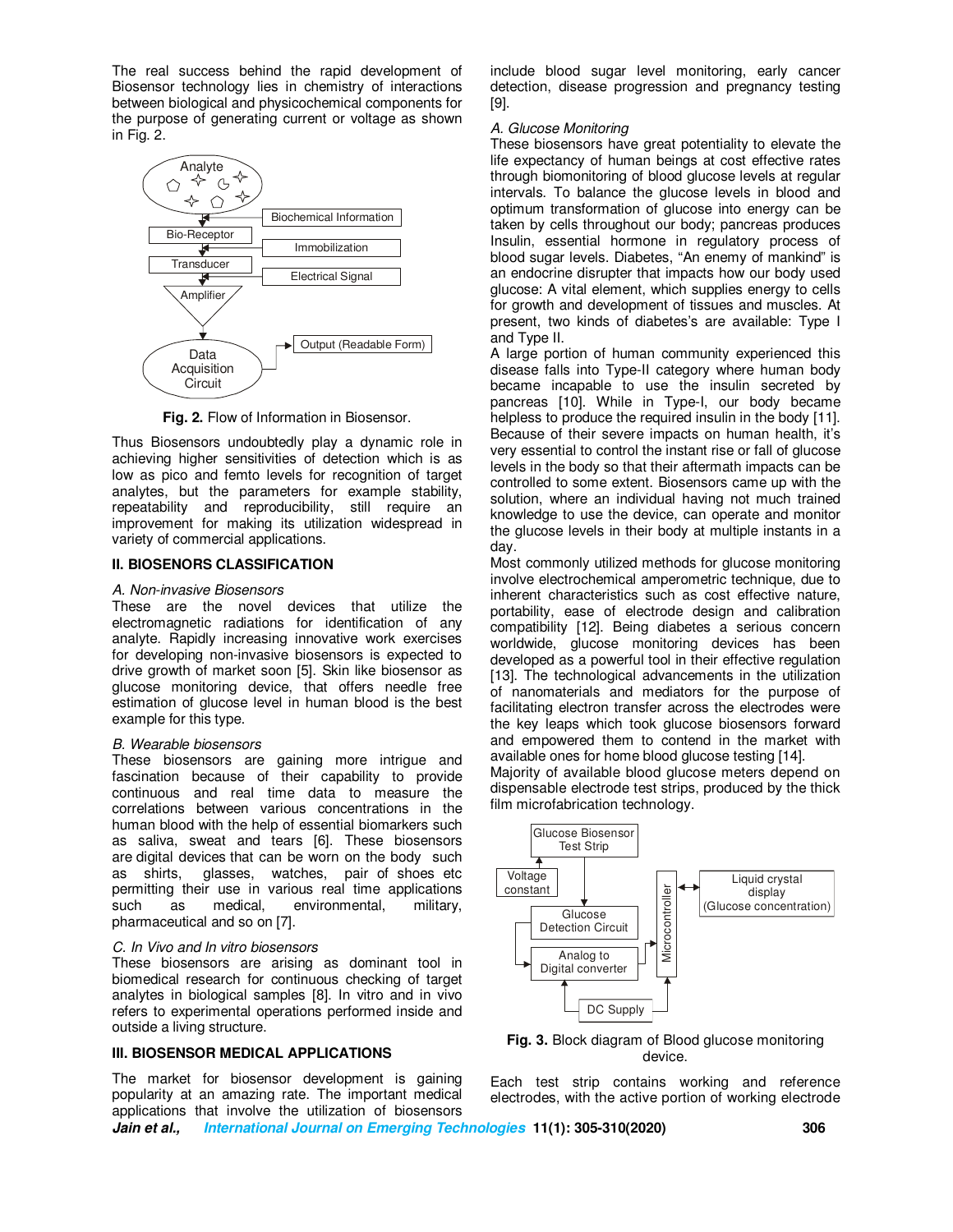mostly coated with reagents such as enzyme, mediators, nano materials, immobilized on the electrode surfaces by an ink-jet printing technology. Block diagram for blood glucose monitoring is shown in Fig. 3.

This biosensor approach offers considerable promise for extracting the useful electronic information from the biological one in cheaper, faster and user friendly manner when compared with laboratory traditional assays available [15]. Noninvasive approaches for continuous glucose monitoring provide an encouraging track to anticipate the challenges in the present trends. **Working Principle:** When the enzyme molecules such as glucose oxidase present on working electrode surface of transducer perceives the glucose molecules present in blood, it produces hydrogen peroxide and gluconic acid in the presence of oxygen from air as shown below. There is an electron transfer at the electrode surface due to reduction of hydrogen peroxide/oxygen coupling. Flow of electrons is corresponding to glucose concentration in blood [16]. To enhance flow of the electrons, mediators such as Ferrocyne and Ferricyanide can be used on electrodes surfaces. Current of microamperes so generated due to reduction of an electroactive species is then processed with signal conditioning circuits to get the information in human readable form.

$$
Glucose + O_2 + H_2O \xrightarrow{GoD} + Gluconic acid + H_2O_2 (1)
$$
  

$$
H_2O_2 + 2e^- \xrightarrow{Reduction} O_2 + 2H^+
$$
 (2)

### *B. Cancer Detection*

Cancer is a lethal disease, brought about by abnormal and unchecked cell growth due to accumulation of hereditary transformations that had ruined numerous lives throughout the years. Cancer if recognize at the starting stage, can be cured through proper treatment, thereby will increase the survival rate of patient. In this way, early diagnosis of cancer is very significant to enhance the chance that treatment will be effective [17]. The present strategy available for cancer treatment is biopsy method, which is an intrusive medical procedure. Inferable from the few constraints of the available techniques worldwide, had compelled the researchers towards the development of smart devices that can allow the non invasive identification of cancer cells and their biomarkers [18]. Biosensors provide a versatile platform for rapid and sensitive detection of cancer biomarkers, which will definitely help in reducing the demise rates of human beings in the future [19]. Biomarker is a biological molecule present in body fluids such as blood, urine or serum, whose activity measurement, either behavioral or structural represents normal or abnormal functioning of various body organs.

#### **Table 1: Cancer and their biomarkers.**

| Type of cancer         | <b>Biomarkers</b>                                                                                                                                                                        | References |
|------------------------|------------------------------------------------------------------------------------------------------------------------------------------------------------------------------------------|------------|
| <b>Breast Cancer</b>   | Human epidermal growth factor receptor 2 (HER2/neu), Carcino-embryonic antigen<br>(CEA), carbohydrate antigens (CA 15-3), Estrogen receptor (ER) and progesterone<br>receptor (PgR) etc. | [23, 24]   |
| Liver Cancer           | Alpha-Fetoprotein (AFP), Glypican-3 (GPC3)                                                                                                                                               | [25]       |
| <b>Prostate Cancer</b> | Prostate Specific Antigen (PSA), spondin-2 (SPON2) micro RNA in urine etc.                                                                                                               | [26, 27]   |
| Ovarian Cancer         | Cancer antigen 125 (CA125), Human Epididymis protein 4 (HE4) and Risk of<br>Malignancy Index (RMI).                                                                                      | [28]       |
| Lung Cancer            | SCC (Squamous Cell Carcinoma Antigen), NSE (Neuron-Specific-Enolase), Cancer                                                                                                             | [29]       |
|                        | antigen 125 (CA125), PKLK (Plasma Kallikerian), EGFR (Epidermal Growth factor)                                                                                                           |            |
| Gastric Cancer         | Micro RNA (miRNA), DNA hypomethylation, Carcino-embryonic antigen (CEA), PARP1.                                                                                                          | [30, 31]   |

These biosensors interact with biomarkers with the help of biorecognition elements immobilized on transducer surfaces, work against specific target analytes to produce an electric current proportional to changed activity of biomarker [20].

**Working Principle:** Biosensor construction generally involve enzyme, antibody or microbial immobilization, protein protein interactions, surface modification followed by electrochemical, optical or piezoelectric detection to measure a conformation changes in the bioreceptors upon interaction with target biomarkers and analytes to yield an electrical signal in the form of current, voltage, resistance, mass change or variation in optical properties [22]. Amperometric and Potentiometers biosensors are the two most common electrochemical biosensors used for detection of cancer biomarkers. Constant potential between enzyme electrodes and oxidation-reduction reactions on the active transducer surfaces are responsible for generating current in case of amperometric biosensors, while potentiometric biosensors rely on the use of ion selective electrodes to generate electric response, whenever a target analyte interacts with bioreceptors.

Electrochemical biosensors supports direct measurement of cancer biomarkers for low level specific analytes present in blood, serum, saliva and urine. Moreover, the amalgamation of electrochemical technology with nano featured tubes, particles and crystals such as carbon nanotubes, cadmium telluride nanoparticles and grapheme quantum dots nanocrystals provide multiplexing capability and rapid electron transfer at the active transducer surface, thereby enhances the sensitive and concurrent recognition of biomarkers of cancer [21].



**Fig. 4.** Cancer Biosensors and their biomarkers.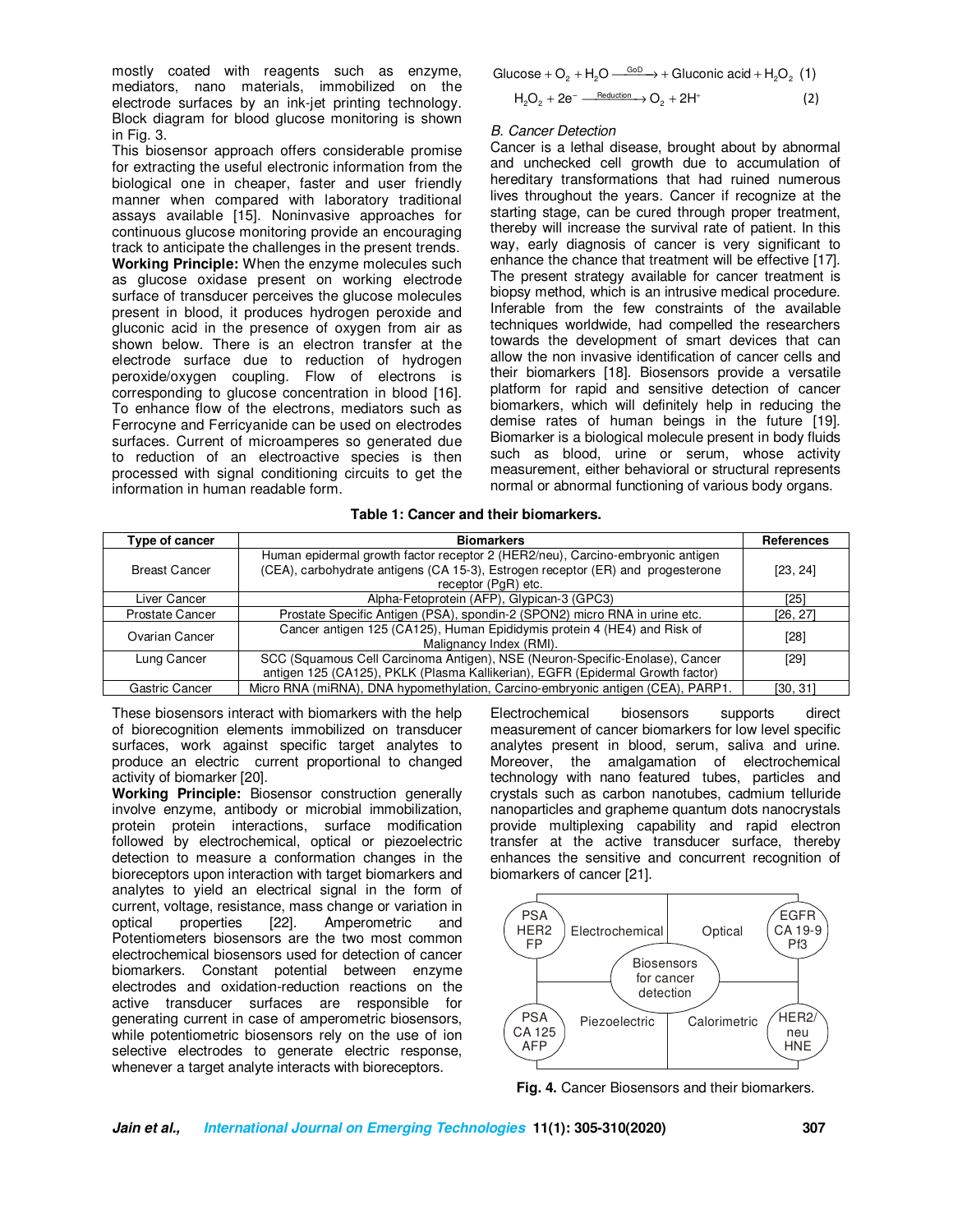Some of the cancer biosensors and their biomarkers are shown in Fig. 4.

### *C. Pregnancy Testing*

Proteins play important roles in regulating various biological processes. Thus their presence or absence within our body could be useful biomarkers of our health perception. The biomarkers behavior towards specific analytes can be useful to know whether somebody has a specific disease or not, thereby suitable treatment can be given to the person with respect to reactions received. Early diagnosis and monitoring disease progression is an essential prerequisite for preventing the proliferation of infection in the body and in this way can enhance the life expectancy of human beings.

Human chorionic gonadotropin (hCG), glycoprotein hormone is an important biomarker for pregnancy testing [32-34]. Conventionally, chemical tests involve lateral flow technology and combination of antibodies (mhCG) to selectively detect the elevated levels of beta subunit of hCG in urine. Data analysis and interpretation are to be performed by user. Test sensitivity, ease of use, response time, user friendly nature and price are the essential factors responsible for viability of their utilization. One such example is development of novel chemically modified graphene channels coupled with bioreceptors as antibodies for ultrasensitive detection of hCG biomarker in human body [35]. Now days, colorchanging strips are used to recognize pregnancy hormones in urine.

### **IV. BIOSENSOR ENVIRONMENTAL APPLICATIONS**

The constantly increasing number of lethal pollutants in the environment requires instant attention towards the development of rapid and cost effective techniques that can monitor as well as detect the pollutants in real time [36]. Biosensor technology came up with an alternate option, for rapid target analyte detection through combination of biological and physio-chemical mechanisms over conventionally available chromatographic techniques. The main advantages offered by biosensors in various environmental monitoring applications are portability, ease of use, miniaturization, in-situ measurement of complex pollutants through minimal sample preparation, utilization and extraction methods [37-38]. Components of an environmental monitoring is shown in the Fig. 5.



**Fig. 5.** Environmental Monitoring.

### *A. Heavy Metals Recognition*

The use of heavy metals in the environment is the major cause to environmental pollution and serious human health issues (i.e. Disturbance to reproductive, kidney and liver functions) because of their highly toxic nature. These metals are non biodegradable commonly, hence can stay in environment significantly after longer periods of exposure. Metals that have thickness more than 5 g/cm<sup>3</sup> are known as heavy metals. Some are essential at lower concentrations like iron, zinc, copper and nickel. The most common heavy metal contaminants with highly lethal nature found in the environment are lead (Pb), mercury (Hg) and Cadmium (Cd).

Conventional techniques such as CVAAS [39], ICP-MS [40], polarography etc. available for heavy metals recognition are very precise and accurate, however suffer from the detriments of significant expense, requirement of trained work force and laboratory restricted. Biosensors offer a considerable promise in analysis of harmful metal pollutants through Proteins (enzyme, antibody, metal-binding) and whole-cell microbial (natural/genetically<br>techniques. Incorporation of Incorporation of nanotechnology in biosensors leads to significant improvement in their characteristic parameters [41-42].

Heavy metal ion contaminations are widely determined by enzymatic methods based on enzyme's inhibition or activation [43]. Biosensors which monitor enzyme inhibition or activation provide fast response times, however lacking in specificity and involving time consuming enzyme electrodes preparation and extraction steps, diverted our attention towards development of more specific target analyte bioreceptors. Antibodies and whole cells (Genetically Engineered microorganisms) as bioreceptors came up with an alternative to produce a quantifiable signal [44, 45].

### *B. Pesticide recognition*

The exponentially increasing population with constrained sources put a colossal weight on the farming segment to increase sufficient productivity, so that basic necessities of every citizen can be met. This intense pressure has increased the utilization of pesticides up to many folds, resulting in an environmental pollution and concern of severe human health issues. Biosensors seem to be promising tool for recognizing the harmful chemicals in real time when compared with traditional methods [46-47].

These pesticides are highly toxic compounds; usually act by inhibiting several cholinesterase enzymes essential for signal transmission and reception in nerves and muscles. Organophosphorous and carbamate pesticides represent a large percentage of extensively used pesticides and have harmful health impacts on the individuals as they act as inhibitors of cholinesterases (ACHE and BCHE) leading to excess acetylcholine accumulation at nerve terminals due to formation of protein-pesticide adducts. The elevated acetylcholine levels in biological samples due to enzyme inhibition by these pesticides are the root cause of numerous syndromes such as severe impairment of nerve functions and even death of human being [48-49]. Thus great majority of enzyme sensors for pesticide detection deals with the monitoring of acetylcholinesterase activity change [50].

**Working Principle:** Electrochemical biosensors based on ACHE inhibition involves the measurement of the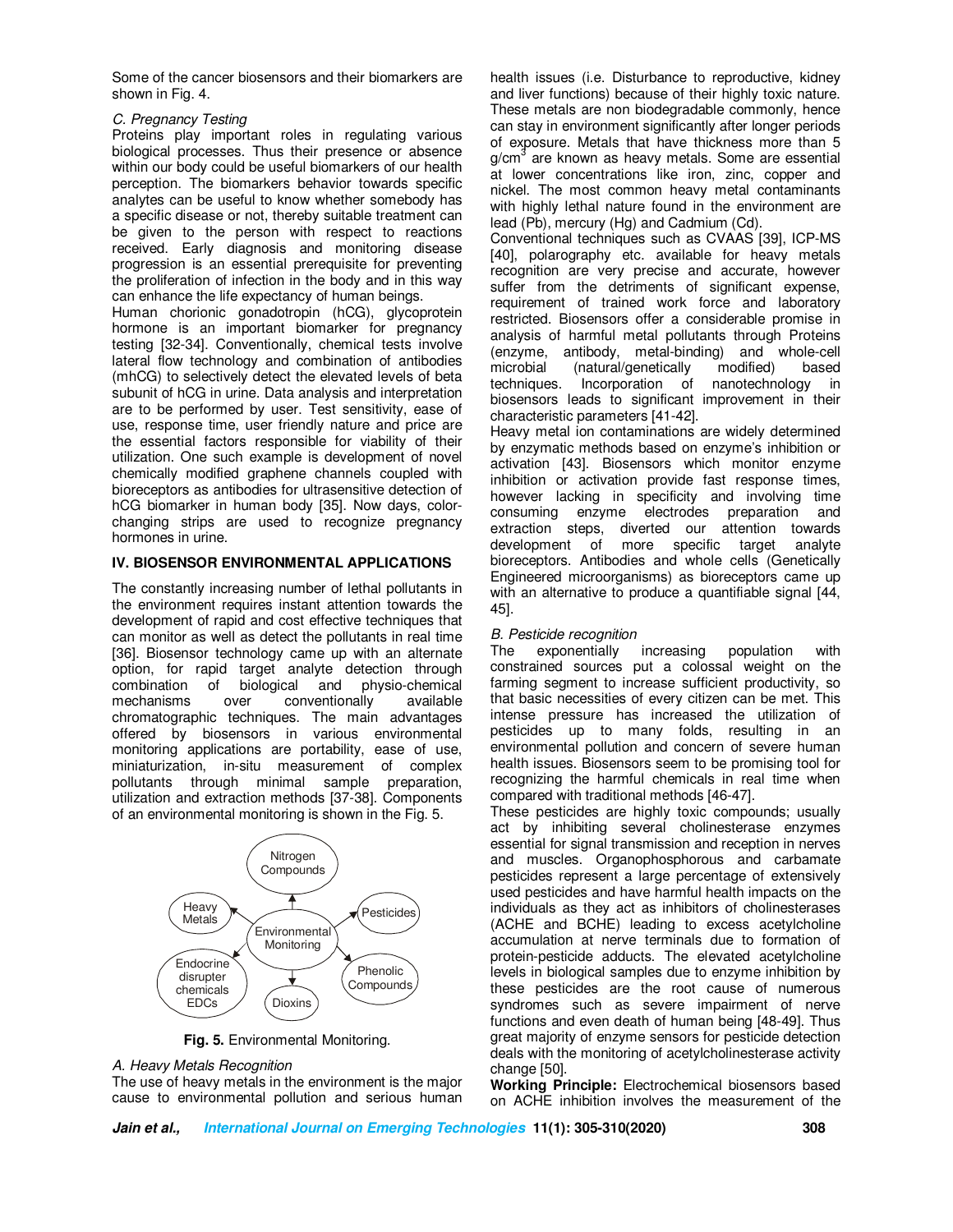change of the activity of an acetylcholinesterase before and after composure to the pesticides, caused by oxidation or reduction of electroactive compound, produced due to enzymatically catalyzed hydrolysis of substrate acetylthiocholine [48]. Electrochemical biosensor with portable detection circuit is shown in Fig. 6.



**Fig. 6.** Electrochemical Biosensor with portable detection unit for pesticide recognition.

### **V. CONCLUSION AND ISSUES**

This paper precisely presents the potentiality of Biosensors in the field of health care, agriculture and environmental monitoring programs to give ultimate benefit to society. Due to Biosensor's incredible alluring prospects such as cost effectiveness, portability and ease of operation, it has been the center of attention for recent decades. These devices interact with the analytes of interest to transform the biological information into an electric signal. Applications of nanomaterials to improve mechanical, electrochemical, optical and magnetic properties of immobilized materials in biosensors provide opportunities to generate appreciable active current flow on transducer surfaces at lower potentials. The availability of advanced bioreceptors specific to target analyes, interdisciplinary knowledge, surface modification techniques, interfacing methods, characterization, high quality nanomaterials and the mechanisms governing their behaviour on electrodes surfaces are still presenting a great challenge for the widespread use of biosensors in commercial applications.

### **VI. FUTURE SCOPE**

Most of the work so far in the biosensor field had focused on the healthcare applications according to the literature survey. There is still need to utilize the biosensor potential in defense, agriculture and environmental applications that can be achieved only after properly exploiting the inherent features of advanced bioreceptors in conjunction with microelectronics and nanotechnology.

### **ACKNOWLEDGEMENT**

I am very thankful to I. K. Gujral Punjab Technical University, Jalandhar for giving me opportunity to pursue Ph.D. from this university.

#### **Conflict of Interest.** None.

#### **REFERENCES**

[1]. Shruthi, G. S., Amitha, C. V., & Blessy, B. M. (2014). Biosensors: A Modern Day Achievement. *Journal of Instrumentation Technology, 2*(1), 26-39.

[2]. Gonzalez-Rodriguez, J., & Raveendran, M. (2015). Importance of Biosensors. *Biosensors Journal, 4*(1). DOI:10.4172/2090-4967.1000e104.

[3]. Darsanaki, R. K., Azizzadeh, A., Nourbakhsh, M., Raeisi, G., & Alibadi, M. A. (2013). Biosensors Functions and Applications. *Journal of Biology and Today's World*, *2*(1), 53-61.

[4]. Vigeshvar, S., Sudhakumari, C. C., Senthilkumaran, B., & Prakash, H. (2016). Recent Advances in Biosensor technology for Potential applications - An overview. *Frontiers in Bioengineering and Biotechnology, 4*(11), 1-9.

[5]. Wang, J. (2001). Glucose Biosensors: 40 years of Advances and Challenges. *Electroanalysis, 13*(12), 983- 988.

[6]. Kim, J., Campbell, A. S., Esteban-Fernandez de Avila, B., & Wang, J. (2019). Wearable biosensors for healthcare monitoring, *Nature Biotechnology*, *3*7, 389-406.

[7]. Ajami, S., & Teimouri, F. (2015). Features and application of wearable biosensors in medical care. *Journal of Research in Medical Sciences, 20*(12), 1208-1215.

[8]. Rong, G., Corrie, S.R., & Clark, H.A. (2017). In vivo biosensing: progress and perspectives. *ACS Sensors*, *2*(3), 327-338.

[9]. Mukhtar, T. (2016). Healthcare Biosensors – A paradigm shift to wireless technology. *International Journal of Advanced Research in Computer and Communication Engineering*, *5*(8), 32-41.

[10]. Zimmet, P. Z. (2017). Diabetes and its drivers: the largest epidemic in human history? *Clinical Diabetes and Endocrinology, 3*(1), 1-8.

[11]. Todkar, S. S. (2016). Diabetes Mellitus the 'Silent Killer' of mankind: An Overview on the eve of Upcoming World Health Day!. *Journal of Medical & Allied Sciences*, *6*(1), 39-44.

[12]. Wang, J. (2000). Electrochemical glucose biosensors. *Chemical Reviews*, *108*(2), 814-825.

[13]. Yoo, E-H., & Lee, S-Y. (2010). Glucose Biosensors: An Overview of use in clinical practice. *Sensors*, *10*, 4558- 4576.

[14]. Scognamiglio, V., & Arduini, F. (2019). The technology tree in the design of glucose biosensors. *Trends in Analytical Chemistry, 120,* 1-15.

[15]. Mule, S. S., Mujawar, T. H., Bachuwar, V. D., Kasbe, M. S., & Deshmukh, L. P. (2016). Design and Development of Digital Blood Glucose Meter based on Microcontroller 8051. *International Journal of Innovation in Engineering, Research and Technology,* 1-6.

[16]. Latha, N. A., Murthy, B. R., & Sunitha, U. (2012). Design and Development of a Microcontroller based system for the Measurement of Blood Glucose. *International Journal of Engineering Research and Applications, 2(*5), 1440-1444.

[17]. Griffin, S. (2017). Biosensors for cancer detection applications. *Missouri S&T's Peer to Peer*, *1*(2), 1-12.

[18]. Devi, N., & Laskar, S. (2018). A review on Applications of Biosensors for cancer detection. *ADBU Journal of Electrical and Electronics Engineering, 2*(2), 17-21.

[19]. Bohunicky, B., & Mousa, S.A. (2010). Biosensors: the new wave in cancer diagnosis. *Nanotechnology Science and Applications, 4,* 1-10.

[20]. Patel, P., & Patel, J. (2017). Biosensors and Biomarkers: promising tools for cancer diagnosis. *International Journal of Biosensors & Bioelectronics*, *3*(4), 313-316.

[21]. Topkaya, S.N., Azimzadeh, M., & Ozsoz, M. (2016). Electrochemical Biosensors for Cancer Biomarkers Detection: Recent Advances and Challenges. *Electroanalysis, 28*, 1-19.